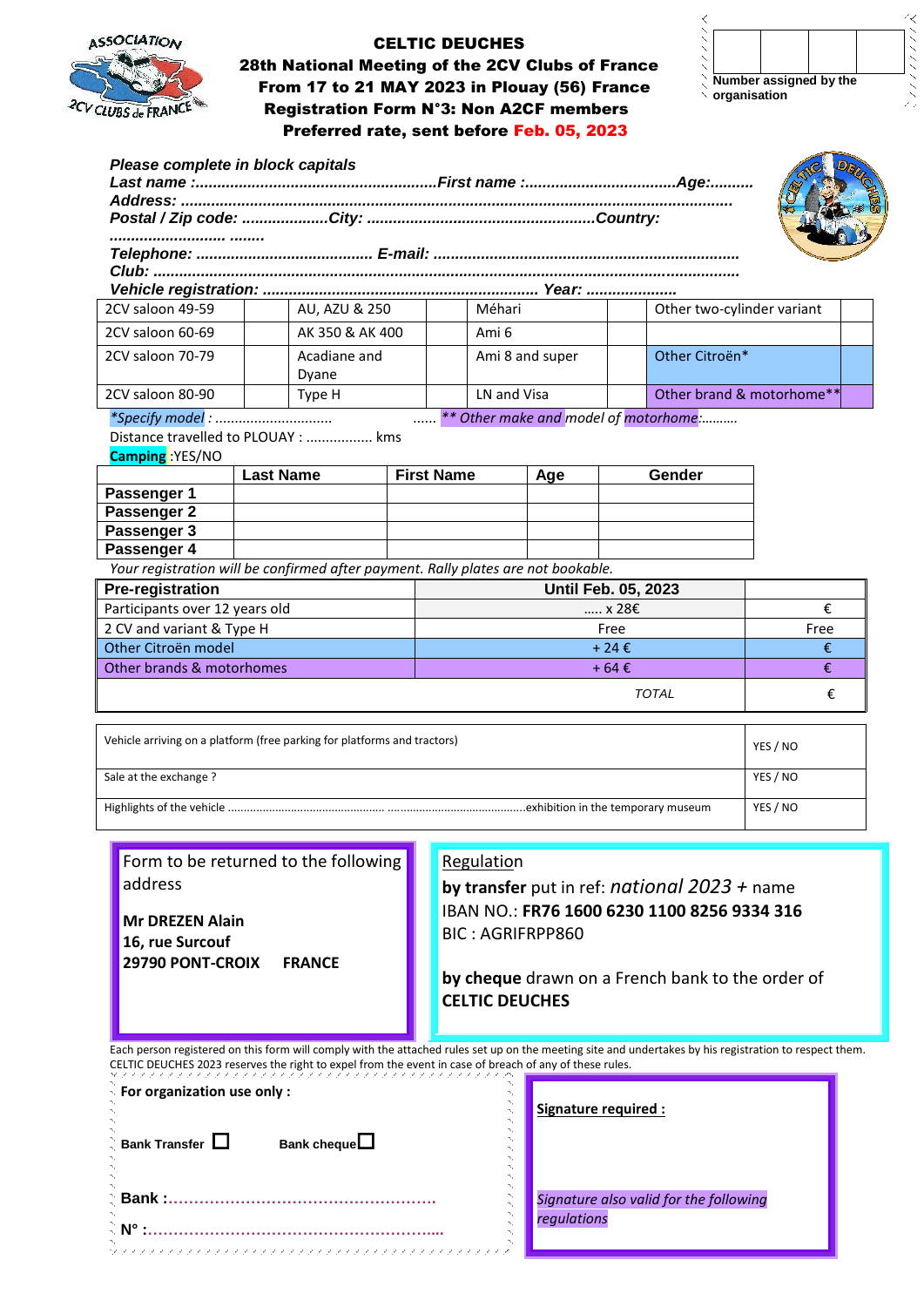



# **Rules and Regulations of the Event**

# *Article 1***:**

#### **Admission requirements**

Staying on the site implies acceptance of the provisions of the rules and the commitment to comply with them. In order to enter and remain on the site of the event, an entry fee must be paid, which will remain unchanged for the duration of the event. Any person who has paid his or her entry fee thereby declares that he or she has read these rules.

#### *Article 2***:**

#### **Installation**

In order to optimise the site, participants are requested to respect the locations designated by the organisers.

#### *Article 3***:**

#### **Fees**

The registration fees are to be paid at the reception desk and give access to the site. No payment by cheque in euros from foreign countries will be accepted (payment in cash or bank transfer). Preregistrations will not be taken into account after 15 April 2023. In case of withdrawal, no refund request will be taken into account after 20 April 2023. The organisers reserve the right to refuse registrations if the capacity of the site is exceeded, on the recommendation of the safety commission. For practical reasons, the bar will only operate with tokens sold at the dedicated stations. Cash or cheques will not be accepted. Visitors will be allowed on the site at the times defined by the organisers, after payment of a daily entry fee. Participants and visitors agree to the publication and eventual broadcast of their image as part of the registration for the publicity of the event. Participants, visitors and media professionals may not use images and photographs taken on the meeting site for profit without prior authorisation from the members of the CELTIC DEUCHES office.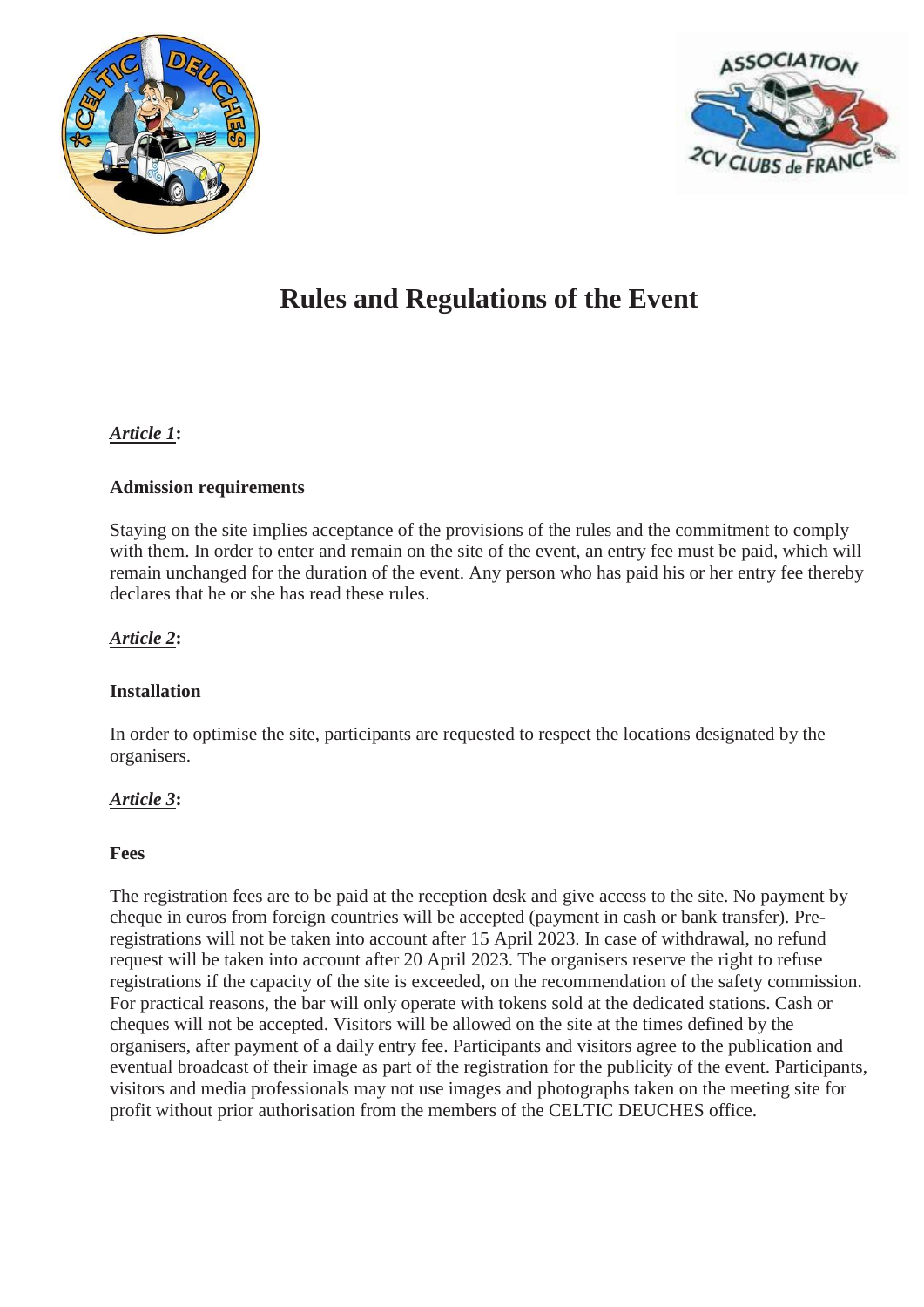# *Article 4***:**

### **Arrival and departure**

Opening of the site: from Wednesday 17 May 2023 at 3pm to Sunday 21 May 2023 at 2pm. For technical and safety reasons, the site will not be accessible before its official opening and subject to authorisations issued by the safety commissions. The site will be open to visitors from Thursday 18 May 2023 to Saturday 20 May 2023 from 09:00 am. The organiser reserves the right to open the site, if the safety commission gives the green light, before the official opening time.

# *Article 5***:**

#### **Security**

Children under the age of 18 are under the full responsibility of their parents or legal guardians, including in the children's area of the venue. Participants are required to respect the road signs and other signs put in place by the organisers.

# *Article 6***:**

#### **Animals**

Dogs and other animals must not be allowed to roam freely and must be kept on a leash. They must not be left alone, even locked up, in the absence of their master who is responsible for them. Dog waste bags must be provided and used by the owners of the animals.

#### *Article 7***:**

#### **Vehicles**

Each vehicle declared in this meeting and in circulation remains the full responsibility of its driver and/or the holder of the registration card. The vehicle must comply with the obligations laid down by law: insurance, approval by a technical control centre, etc...

#### *Article 8***:**

#### **Traffic**

Inside the site, vehicles must drive at a maximum speed of 10 km/h and respect the highway code. Parking must not hinder traffic, prevent the installation of newcomers or hinder those already installed. The parking bans set up by the organisation must be respected.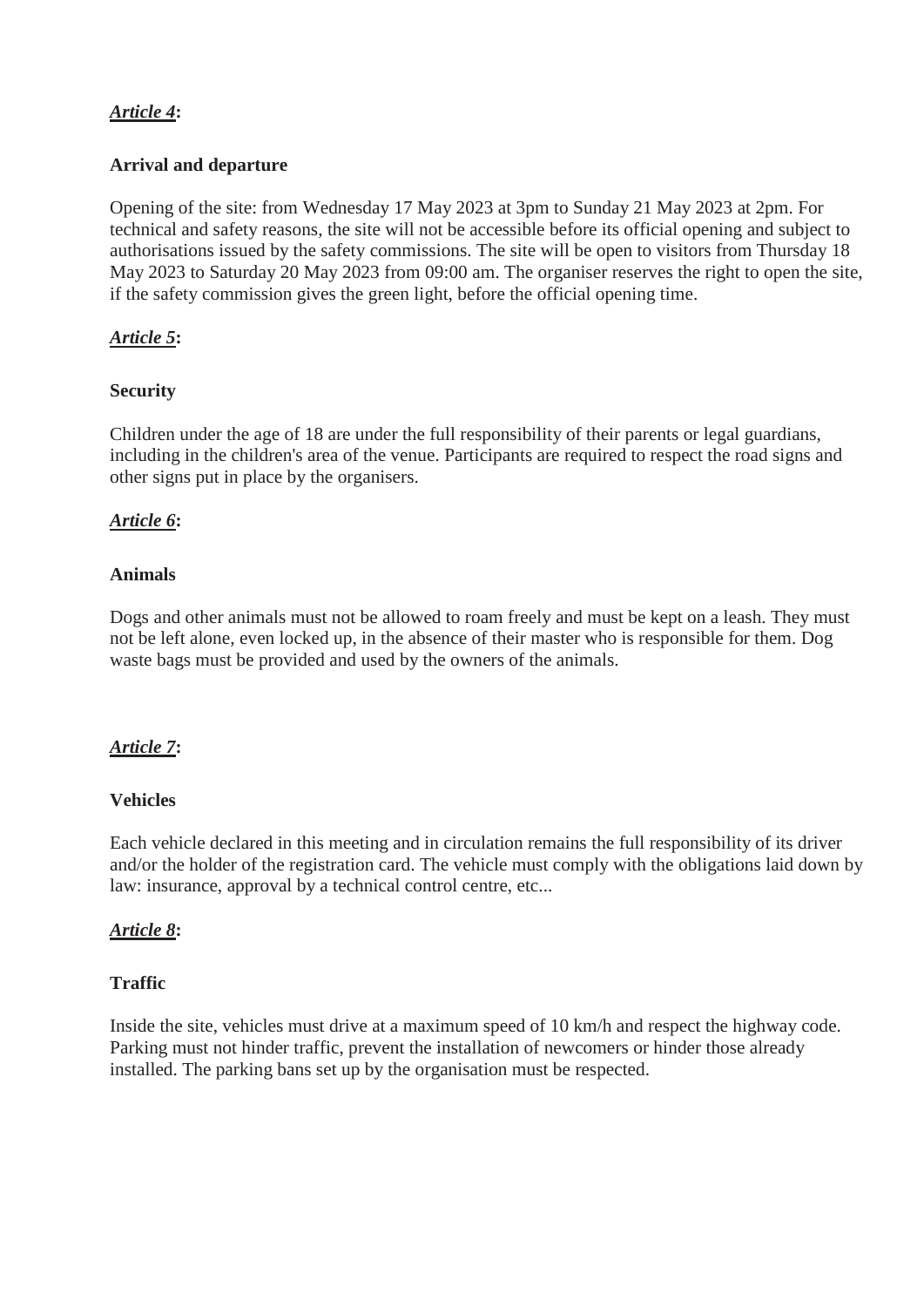# *Article 9***:**

#### **Maintenance and appearance of facilities**

Everyone is required to respect: the facilities provided, hygiene, the appearance of the site, safety limits, green spaces, plantations, trees, fences and to wear proper clothing. A work area will be made available, it will be forbidden to do any mechanical work outside this area. Any damage will be charged to the person responsible.

# *Article 10***:**

# **Fire and rescue**

Fires (wood, charcoal, gas, etc...) will not be allowed on the ground nor will fireworks and firecrackers. Fire extinguishers are at your disposal (refer to the safety plan). In case of fire, please inform the organisers immediately. A first aid post will be permanently present on the site. A refrigerator will be installed to store any medication that may be needed. To benefit from this, you must make a request at the reception desk.

# *Article 11***:**

# **Theft**

The organisers will not be responsible for any theft on the site. Each participant is responsible for his or her own property and must report any suspicious behaviour to the organisers.

#### *Article 12***:**

# **Display**

The present rules of procedure are displayed at the reception desk, at the information point. They can be consulted on the meeting's website. A copy is deposited at the gendarmerie, a second at the PLOUAY town hall, a third at the MORBIHAN sub-prefecture in Lorient.

# *Article 13***:**

#### **Infringements**

The organisers reserve the right to exclude :

1°) Any person who has not respected these internal regulations.

2°) Any person with alcohol or substance abuse disorders.

3°) Any person selling illicit products or products not authorised by the organisation.

4°) Any person disrupting in any way the smooth running of this meeting

5°) Any person present on the site who cannot prove that they have paid the registration fee. The organisers decline all responsibility for any breach of these rules. All noise must cease after 11 p.m. (local time), except in the entertainment area, under penalty of punishment. Sirens and flashing lights are not allowed on the site.